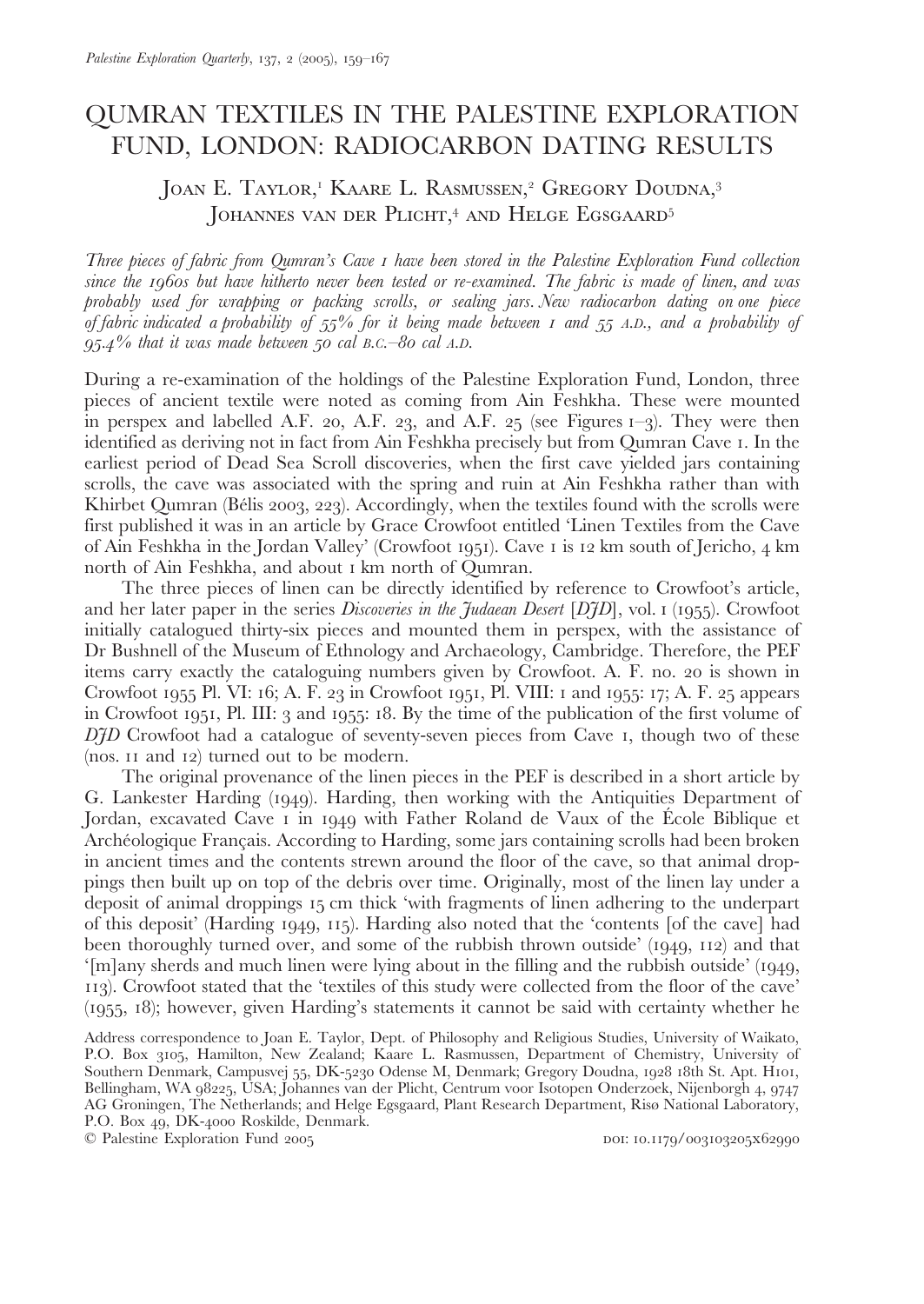

Fig. I. Qumran linen: AF 20.



Fig. 2. Qumran linen: AF 25.

and de Vaux in fact collected any given sample from a disturbed or undisturbed location on the floor of the cave, from an undisturbed position under the 15 cm of animal droppings, or from the debris outside the cave that was thrown there when the cave was first explored by Bedouin some years earlier.

The linen itself Harding noted as being mostly 'of squares varying from 20–50 cms in size'. Crowfoot was able to refine this estimation. Full measurements of intact cloth could be determined in only ten cases. The largest cloth (no. 1.) was  $57 \times 60$  cm The smallest (no. 32) was  $27.2 \times 23.2$  cm However, there was also a 'ragged large cloth' composed of separate pieces (no.  $6\frac{1}{3}$ ) that in total measured roughly  $74 \times 6\frac{1}{3}$  cm (Crowfoot 1955, 19).

While there were seventy-five different citations of ancient linen in Crowfoot's list, some of these were in pieces, and some should in fact be linked together, as Crowfoot noted. For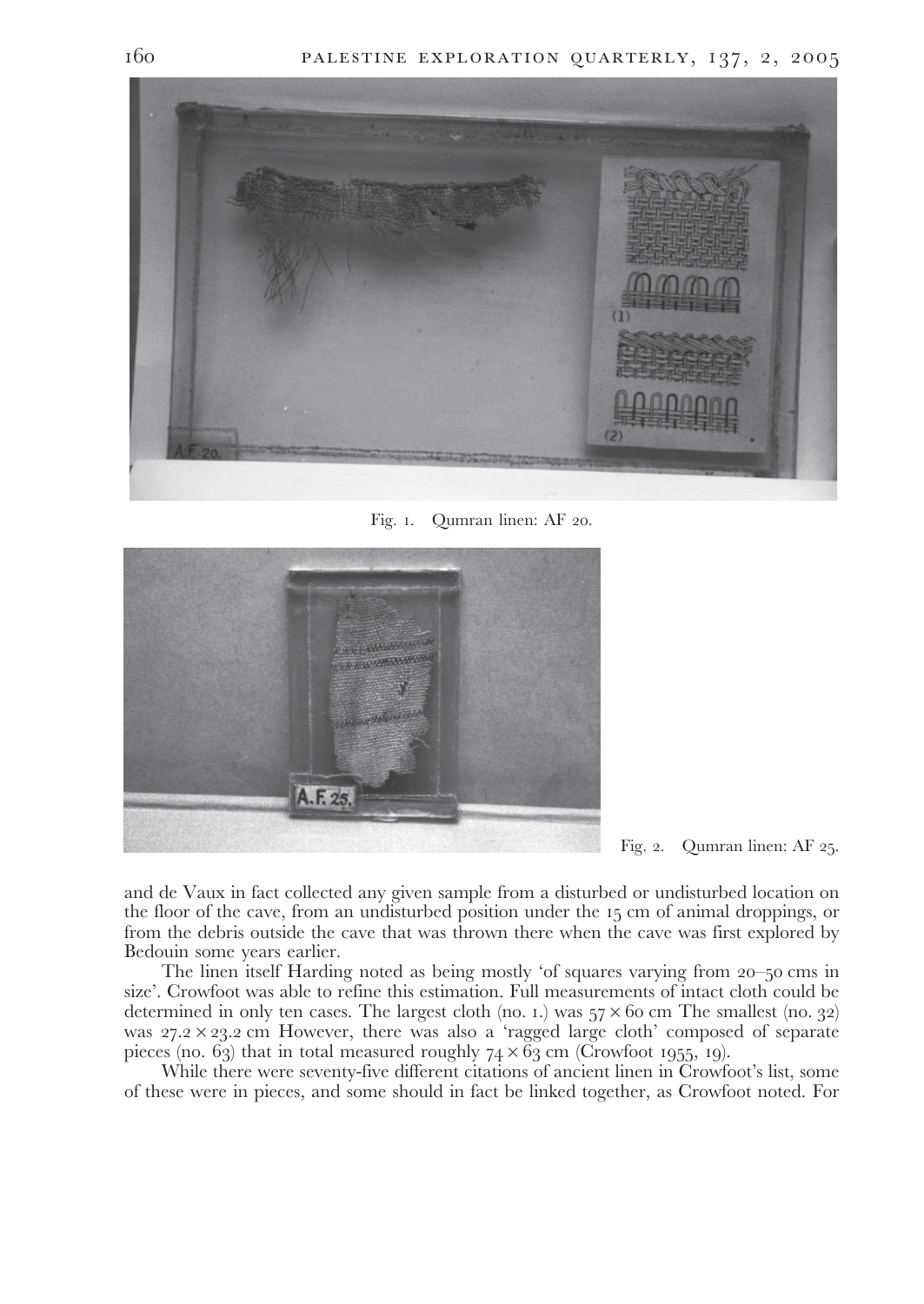

Fig. 3. Qumran linen: AF 23. The small detached piece in the top left corner was used for radiocarbon dating.

example, no. 18 belongs with no. 28, and no. 6 with 19. In total, Crowfoot estimated, the linen found in the cave represented at least forty and possibly well over fifty whole cloths (Crowfoot 1955, 19). Crowfoot herself distinguished between three types of materials: 1. cloths with a woven decoration of blue lines (or having stitching with blue thread), some with hanging warp threads that could represent a kind of fringe (nos. 1, 19, 42); 2. plain cloths, some with fringes; and 3, smaller (max, 29 cm  $\times$  25 cm for no. 15), coarser cloths used as jar covers, distinguished by at times having twisted corners, coarser weave (e.g.  $10 \times 8$  warp/weft threads per cm in nos. 37 and 40) and, occasionally, attached string. The distinction between categories 1 and 2 was not considered by Crowfoot to indicate different uses; both were considered to be scroll wrappers. Harding  $(1949, 113)$  suggested that the linen was used not only for wrapping the scrolls but also for packing them in the pots, a point noted also by Crowfoot (1955, 19). Some pieces were found still folded into pads (Crowfoot 1955, no. 30, Pl. VII, 22). These were still believed to be scroll wrappers originally as many were 'fine and ornamented with fringes' (Crowfoot 1955, 24; no. 30 had a corded border).

This may be correct, but it is not certain. The blue-decorated pieces may have been made-to-measure (evidenced by two selvedges in no.1), though in no. 41 there is one rolled side edge, in no. 49 there is one side selvedge and the other side rolled and whipped. Of the fringed plain pieces, on the other hand, they invariably show indications of being cut down from a larger piece: nos. 2, 3, 4, 31, and 59 had their outside edges cut, rolled, and whipped or oversewn; nos. 2, 4, and 35 had one rolled and whipped edge and one selvedge; nos. 13, 17 and 37 had one side cut, rolled, and whipped and the other is unknown; and no. 72 had a selvedge with the other side unknown. This must raise the possibility that these were not custom-made scroll wrappers but perhaps linen used for clothing which was then cut down for use for some other purpose. Bélis (2003, 231) rightly notes that the fringes — some of which are open-spaced — would have been easily snagged and torn when used as scrollwrappers and doubts they ever had such a use. In fact, Crowfoot notes that in one case of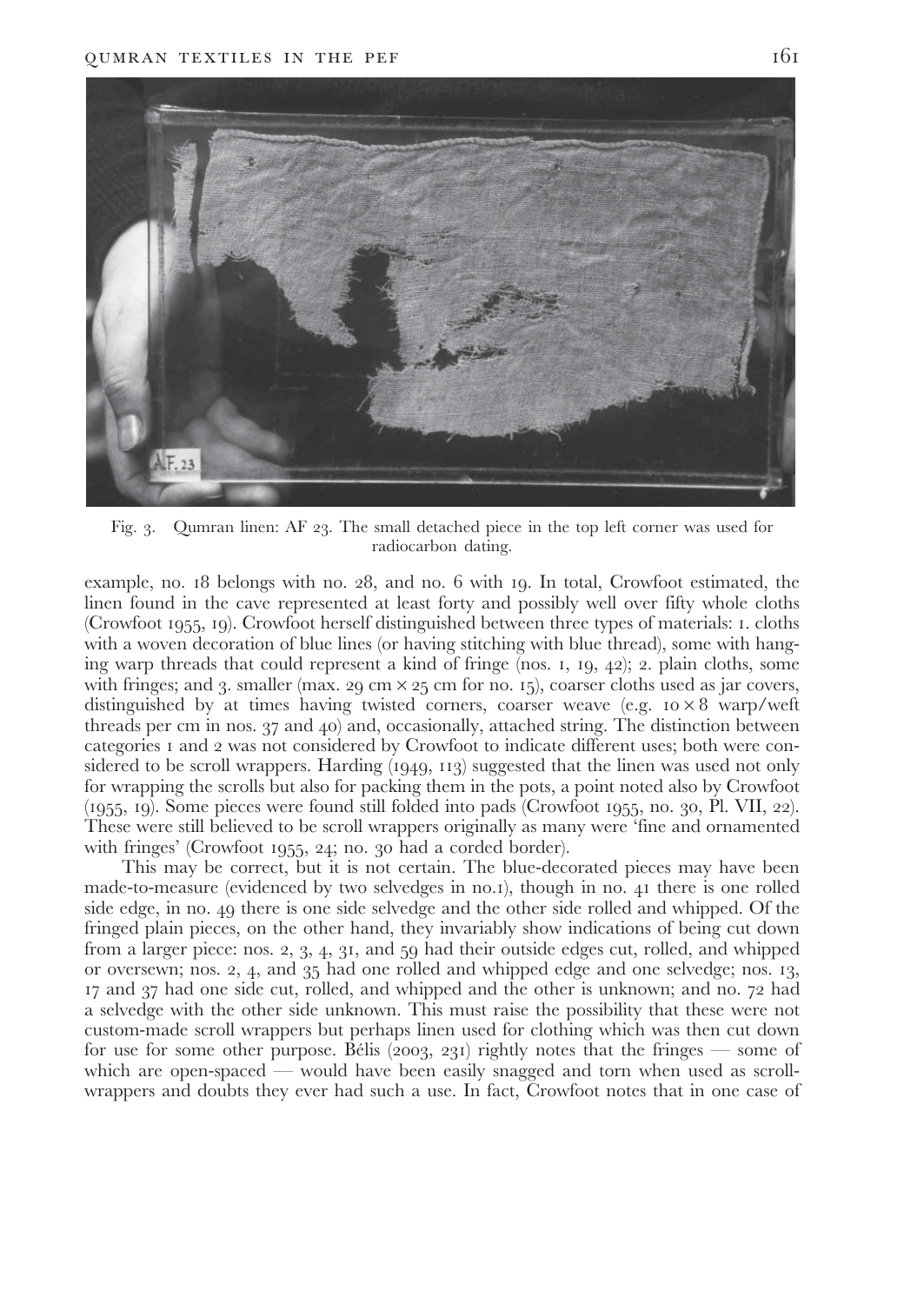plain, fringed cloth (no. 37) there is a corner tied in a knot with a piece of string hanging from it, indicating that it was used as a jar cover. One cannot say conclusively that fineness or ornamentation with fringes in fact characterizes scroll-wrappers.

Scroll-wrappers could be custom made or cut from larger (previously used?) cloths. The non-fringed plain cloths are usually cut from larger pieces, invariably when used as jar covers but also for bigger sizes, though custom-made pieces are also found (no. 8?, 63). There was one example in which non-fringed plain cloth was sewn on to blue-decorated cloth, selvedge to selvedge (no. 52), and there was the discovery of a (plain) scroll-wrapper in situ with three hemmed edges and one selvedge (Crowfoot 1955, 18, Pls. 1, 8–10). The cloth was doubled and folded again and then wrapped around the scroll with the corners in the centre (i.e. not as shown in Bélis 2003, 236, Fig. 4). This indicates that scroll-wrappers could be cut, hemmed, and plain. Relative fineness of weave characterizes some examples, especially the blue-decorated cloth, but some blue-decorated cloth could be, according to Crowfoot, 'unusually thick' (no. 16) or coarse (no. 51, with only blue hemming thread indicating it came from a blue-decorated cloth).

One point to note in addition is that both Harding  $(1949, 114)$  and de Vaux  $(1949a, 235)$ note that some linen was impregnated with wax. In fact, de Vaux goes so far as to say it was often impregnated with wax, pitch, or asphalt: 'Ils sont souvent impregnés de cire, de poix ou d'asphalte'. Such substances may have been used in the sealing of the jars. On the other hand, the decomposed scroll found within its wrapper illustrated in  $\hat{D}fD$ , vol. 1 (Pl. I, 8–10) was in appearance a 'solid black mass', and since decomposed leather could sometimes appear to be asphalt it may be that the black substance adhering to textiles was at times scroll

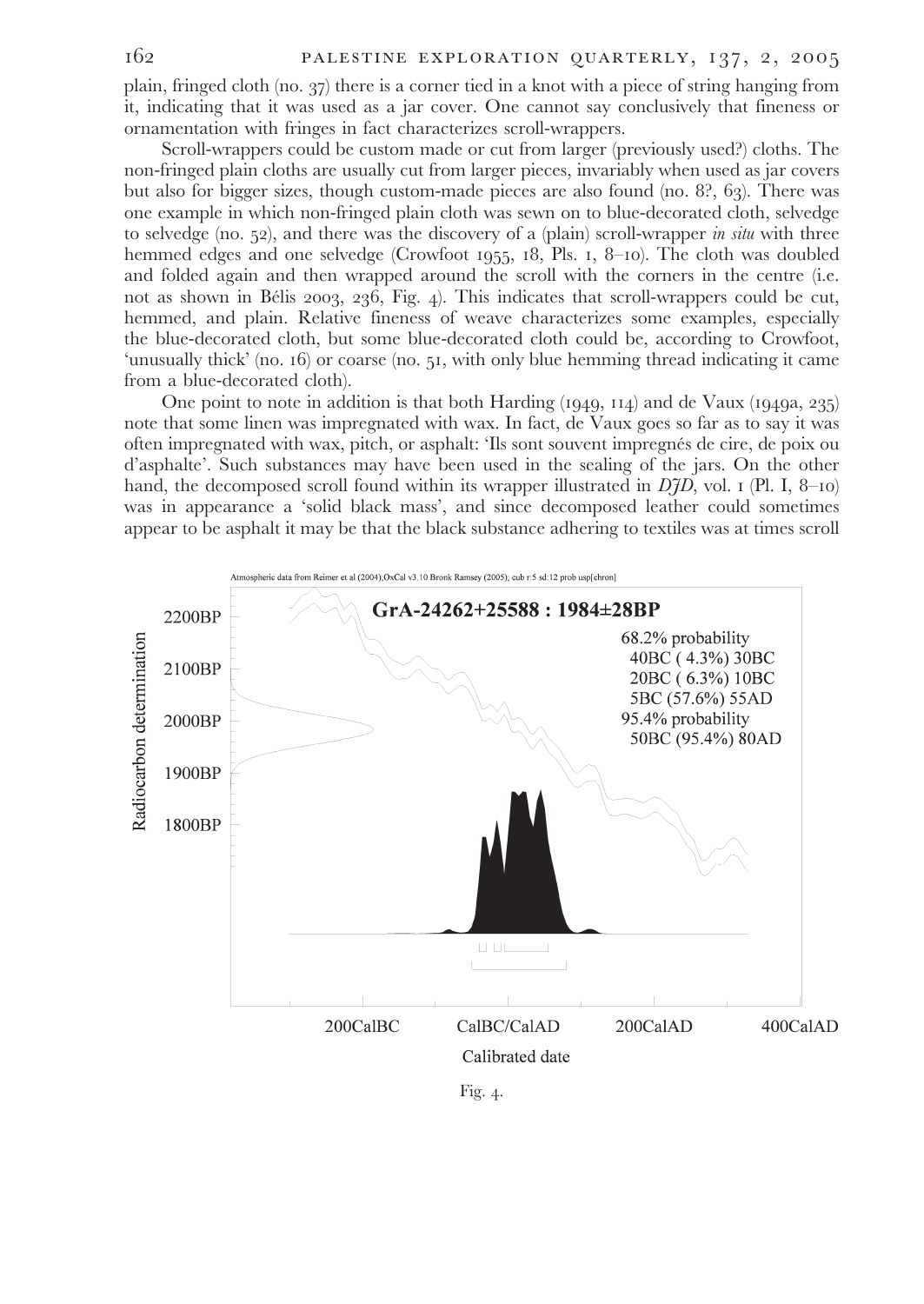#### QUMRAN TEXTILES IN THE PEF

residue, though this must remain a speculative point. No testing of any possible wax, pitch, or asphalt on the textiles seems ever to have been done prior to cleaning.

The question of whether all the linen of Cave I was in some way used for scroll storage is interesting. Many of the identifiable jars were of the large cylindrical type used for storing scrolls; in fact there was only one small jar recovered not of this type (Milik and Barthelemy  $[DJD, 1]$  1955, 8-13). De Vaux (1949b, 591) identified over fifty cylindrical jars originally deposited in the cave and noted that if on average there were three scrolls per jar then there were possibly 150 scrolls initially housed in Cave 1. After other caves were surveyed, however, it became clear that scrolls were not necessarily always placed for conservation in jars, and also that similar cylindrical jars could be used for other purposes, most importantly for storing food. De Vaux commented that 'les jarres [...] ont servi normalement à garder des provisions' (1962, 35). Harding doubted then that every cylindrical jar in Cave 1 should necessarily be deemed a container for scrolls: 'our first idea, that these [jars of Cave 1] must all have contained manuscripts, is no longer tenable' (1955, 3). It may have seemed wise to be cautious, but in fact it is now known for sure that there were at least seventy scrolls originally stored in Cave I, as testified by the surviving fragments and scrolls. Any maximum number we care to suggest is arbitrary, but de Vaux's initial suggestion of 150 is not implausible. The large number of scrolls would have required a large number of jars. While cylindrical jars could be used for food or water elsewhere, the specific use of the jars in Cave I may well have been simply for scroll storage. The astonishingly uniform pottery assemblage (nearly all the jars were cylindrical) is distinctive, whereas in other contexts cylindrical jars are found with a range of other storage pottery. In addition, if each scroll had a linen wrapper, and if each jar was sealed with a linen jar-stopper and contained packing pads, then this would account for the significant quantity of linen that was found in the cave. We do not have to look for an alternative use of the jars since the scroll-container hypothesis successfully accounts for the available evidence in Cave 1. All one can say is that it is possible that some of the cylindrical jars were used as food containers, given their usage elsewhere, but no food was found in the jars. There was an unspecified 'quantity' of olive and date stones found on the cave floor. However, given that olives and dates have been common, portable snack foods for millennia they can be explained as the result of meals or snacks eaten in the cave by those who stored or disturbed the scrolls in antiquity. The accessibility problem of Cave I would have made food storage in this locality, as opposed to some other sites, unlikely since the retrieval of any food jar would have been exceedingly difficult here. In conclusion, it seems probable that most of the linen of Cave I was associated with the storage of the numerous (attested) scrolls rather than with (unattested) food storage.

Of the three examples found in the PEF, no. 20 is a short fragment of a corded border with an open weave and a count of  $12 \times 12$  threads per cm. It is impossible to determine what kind of cloth this derived from as the fragment is too small. No. 23 survives to the dimensions of  $24 \times 12$  cm, and is quite damaged (with holes), with two edges rolled and oversewn with two threads, 'very neatly', according to Crowfoot (1955, 33) and the corner is well-turned (showing no signs of the twisting that frequently accompanies jar-covers). The count is  $13 \times 11$ , with an open weave. No. 25 is a small fragment of blue-decorated cloth showing a selvedge.

The original textiles were, according to Crowfoot, extremely smelly, reeking of goat urine (personal communication.). She writes that the textiles were full of a 'thick dark brown dust mixed with rat and mouse droppings' (Crowfoot 1955, 18). This is consistent with Lankester Harding's observation that most of the linen had been under 15 cm of animal droppings in the cave. It was also suspected that the textiles were contaminated with Dead Sea salts. Crowfoot therefore cleaned the larger textiles using the detergent Lissapol N' 'much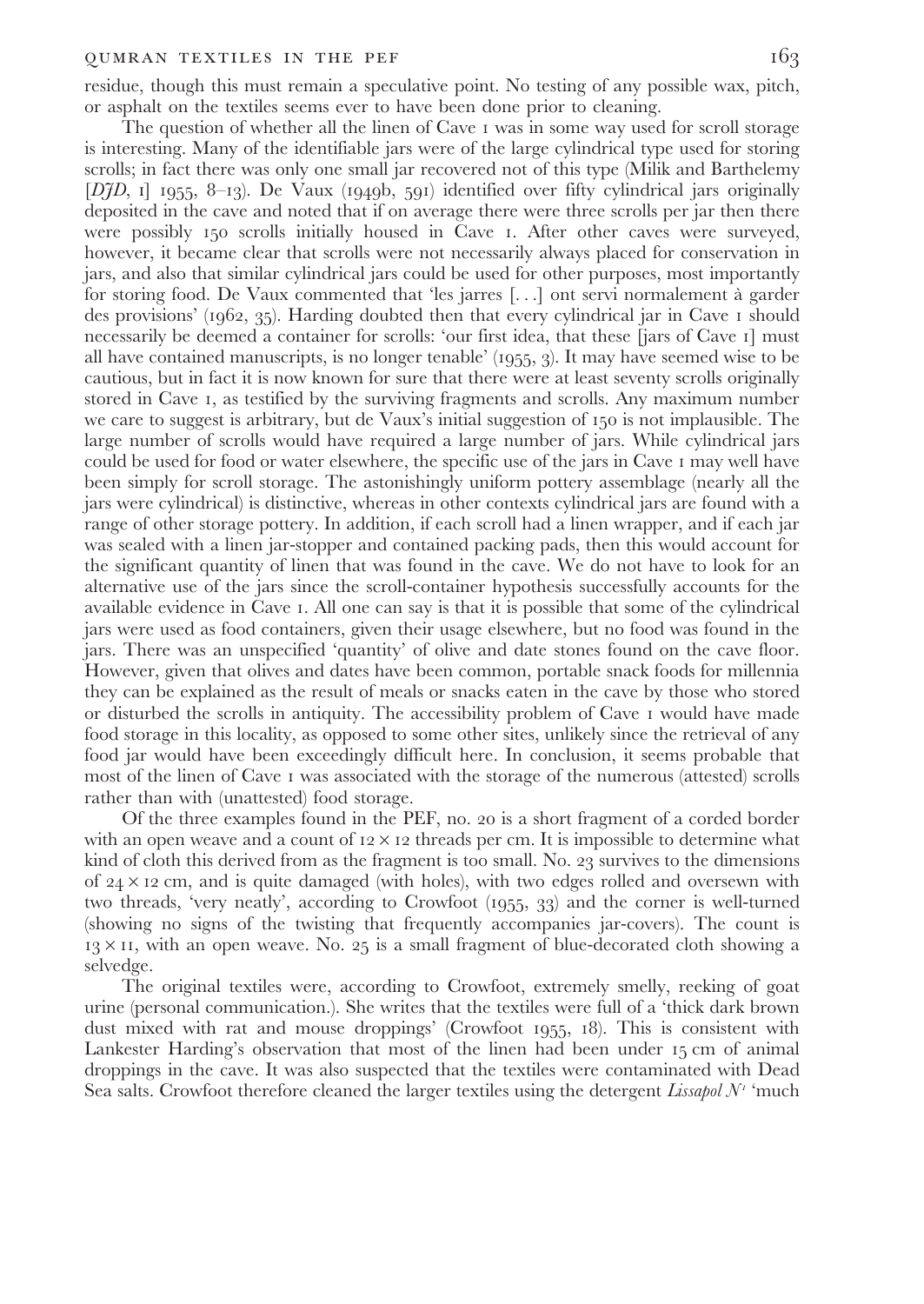diluted with distilled water', and then rinsed off the detergent with water. She cleaned 'a number of smaller pieces' with soft water (Crowfoot 1951, 6; 1955, 18).

A number of different pieces of Qumran linen have found their way into British collections, including those of the British Museum, the Ashmolean (Oxford), and the Fitzwilliam Museum (Cambridge). This situation is probably due to the fact that Lankester Harding brought the linen to England for Crowfoot to work on (Crowfoot, 1951, 5) and then gave away linen to various institutions (see Bélis 2003, 227–28). From the note with an accompanying piece of Murabba'at textile in the PEF collection it is likely that the linen was given to the PEF sometime in the 1960s.

It was decided that it would be helpful for the purposes of Qumran studies for a small sample of one of the pieces to be removed for radiocarbon dating. A fragment of linen was already separated (by Crowfoot) from A. F. 23 and positioned in the top right-hand corner of the display case. It was decided to remove only this piece for analysis, avoiding any further cutting.

The perspex case was opened by the archivist Felicity Cobbing on 12 December 2001, and the piece removed by a small knife. It was cut out between two pieces of glue that attached the piece to the perspex so that no glue adhered to the actual sample. It was then placed in a sterilized jar to be sent to the Chemistry Department, University of Southern Denmark in Odense, Denmark. The original perspex case was then replaced. This process was monitored by Joan Taylor and textiles specialist Hero Granger-Taylor.

#### **SAMPLE NUMBERS**

Upon arrival at Odense the sample was marked PEF AO (AF) Linen fragment No. 23. The sample was assigned the sample number KLR-5466. In Holland it was dated under the sample number GrA-24262 (Gr for Groningen, A for accelerator).

## PRE-PREPARATIONAL SAMPLE HANDLING AND TREATMENT

The sample was transferred to Risø National Laboratory and cleaned by extraction in 50 ml 99.9% ethanol in reflux in a Soxlet apparatus for eight hours, followed by extraction in 50 ml hexane for eight hours. After this the samples were dried at 60<sup>o</sup>C overnight. The pre-cleaned sample was then subjected to the normal AAA-pretreatment.

## PREPARATION AND <sup>14</sup>C-DATING

For radiocarbon analysis, the sample was dated by Accelerator Mass Spectrometry (AMS) in Gröningen. AMS is a method of doing radiocarbon dating that involves small amounts of sample material being destroyed to gain a result. The sample was subjected to the chemical pretreatment called AAA (Mook and Streurman, 1983). This is the standard procedure, in order to select the proper datable fraction and remove contaminants, e.g. soil carbonates. It consists of first a treatment in 4% hydrochloric acid (the first A). This acid removes any carbonate, resins, sugars, or infiltrated humic acids present in the sample as such carbon containing compounds are considered contamination. Secondly the sample is subjected to an alkaline (second A) treatment in  $ca. 2\%$  NaOH in order to remove tannic acids. Finally the sample is again subjected to  $4\%$  hydrochloric (third A) in order to remove any carbon dioxide absorbed during the alkaline treatment step.

After pretreatment, the sample was combusted and purified into CO<sub>2</sub> by an Elemental Analyser (EA), coupled on-line with a stable isotope Mass Spectrometer (MS). The EA/MS system enables precise measurements of  $\delta^{13}C$ -values. The  $\delta^{13}C$ -value is necessary in order to correct the  $^{14}$ C-measurement for any possible isotopic fractionation — that is, the preferential removal (or addition) of certain isotopes relative to the others, e.g. an artificial shift in isotopic

164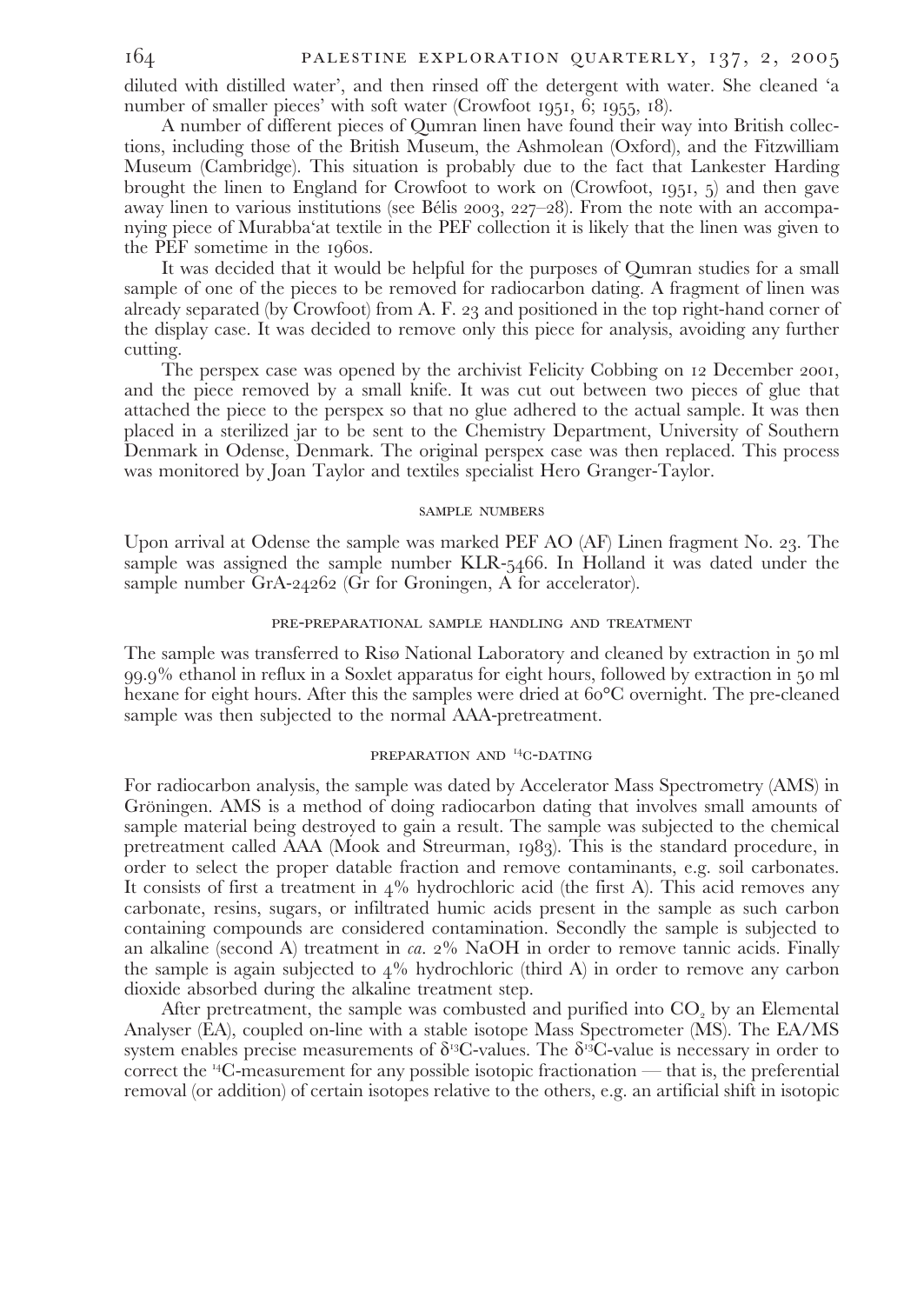#### QUMRAN TEXTILES IN THE PEF

ratios such as <sup>13</sup>C/<sup>12</sup>C or <sup>14</sup>C/<sup>12</sup>C — that may have taken place before or during the sample preparation procedure. The principle is that if a substance, i.e. the sample, is subjected to isotopic fractionation the  $\delta^{13}C$ -value is shifted only half that of the  $\delta^{14}C$ -value, as  $\delta^{13}C$  is essentially the <sup>13</sup>C/<sup>12</sup>C-ratio whereas the  $\delta^{14}$ C-value is essentially the <sup>14</sup>C/<sup>12</sup>C-ratio. For this sample, GrÁ-24262, we measured a  $\delta^{13}C$ -value of  $-24.10$  o/oo VPDB (measuring unit: per mille Vienna Pee Dee Belemnite) and the carbon content of the sample was measured to be 40.8%. Both values are within the expected normal ranges. The radiocarbon age was subsequently corrected for isotopic fractionation to the standard reference value of  $\delta^{33}C = -25$  o/ oo VPDB, which is the normal value for terrestrial material such as linen.

The CO<sub>2</sub> was trapped cryogenically by a fully automated device (van der Plicht et al. 2000). Next, the CO<sub>2</sub> was collected and converted into graphite by reduction under excess hydrogen. The resulting graphite (about 1 mg) was then pressed into a target pellet, which fits into the carousel of the AMS ion source. The AMS system is a mass spectrometer especially designed for measuring the concentration of radiocarbon  $(4C)$ . The system is described by Gottdang et al. (1995) and consists of a 2.5 MV Tandetron accelerator, an ion source, which contains up to fifty-nine graphite targets and a high-energy mass spectrometer. Performance, routine operations and research highlights can be found in van der Plicht et al. (2000). The radiocarbon date was measured to:

> GrA-24262  $1995 \pm 40$  BP

The quoted error is I standard deviation. Enough graphite was available for a duplo measurement. This duplo was meant both as a test of the reproducibility of the AMS facility and as a way to reduce the uncertainty of this important sample. The rerun came out to:

> GrA-25588  $1975 \pm 35$  BP

The difference between the two independent dates (twenty radiocarbon years) is well within the quoted error margin, and this agreement must be considered excellent. From the two measurements we calculate the weighted average as:

## $1984 + 28$  BP

By convention, the  $^{14}C$ -age is reported in radiocarbon years expressed in BP. This is an internationally agreed 'unit' defined as follows: the samples are measured with respect to an internationally agreed standard, calculated using the so-called conventional half-life, and corrected for isotopic fractionation. The meaning of BP is Before Present, where 'Present' corresponds to 1950 AD since the <sup>14</sup>C radioactivity of the standard corresponds to that year. The Radiocarbon years (in BP) have to be calibrated into the historical timescale (expressed in calusco or cala. D.). This is done using a calibration curve, obtained by very precise <sup>14</sup>C measurements for wood samples dated absolutely by dendrochronology (Stuiver and van der Plicht, 1998). The calibration curve has a 'wiggly' shape caused by natural <sup>14</sup>Cfluctuations in the atmosphere, making calibration and in particular the error handling not straightforward. Computer programs have been written for this purpose. Here we use the OxCal programme (Bronk Ramsey 1995; 2001), with the 2004 curves (Reimer et al., 2004; Bronk Ramsey 2005).

$$
GrA-24262+GrA-25588: 40 calB.c.-55 calA.D. (at ± 1 standard deviation)50 calB.c.-80 calA.D. (at ± 2 standard deviation)
$$

The calibrated probability distribution is shown in Fig. 4.

Considering the 1 sigma confidence level calibration result, the largest probability interval (57.6%) lies between 5 cals.c. and cala.p. 55. There are only minor probabilities for a date between 40 and 30 cals.c.  $(4.3\%)$  or 20 and 10 cals.c.  $(6.3\%).$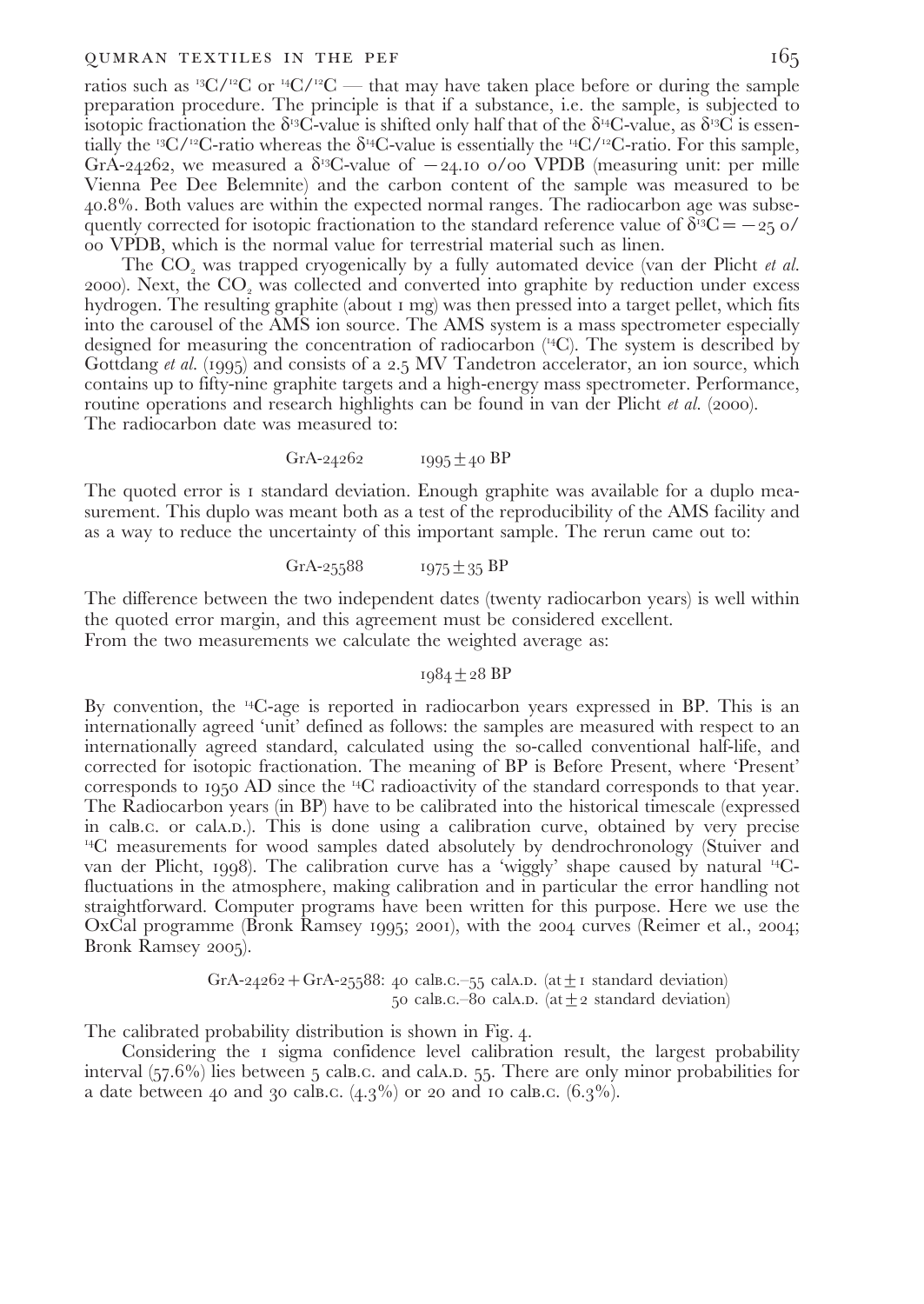### SIGNIFICANCE OF RESULTS

Prior to this radiocarbon dating result, there have been three previous attempts to date the linen either from Qumran or the caves associated with the site. The first took place during the early days of the evolution of the radiocarbon dating method. Linen from Cave I was sent to W. F. Libby for analysis in November 1950. Crowfoot notes that '[f]our ounces of scrap linen were  $[\ldots]$  sent by Mr. Harding to Dr. Libby of the Institute for Nuclear Studies, University of Chicago, for a Carbon 14 test' (1955, 18). These yielded a date of 1917 $\pm$ 200 (Libby 1951; Sellers 1951), estimated then as being between 167B.c. and 237A.D. (Crowfoot,  $1955$ , 27, and see Bélis, 2003, 226), which was a very wide range. The date is now calibrated to be 170 cals.c. -340 cals.p. (at  $+$  1 standard deviations).

The second attempt was done by the Tucson AMS-laboratory in 1994 on a linen sample from Cave 4 (lab sample AA-13434, DSS-26, linen with a leather thong', Cave 4 inventory no. 1041). The linen had a leather thong attached of the type used to fasten scrolls. The reported date was  $2069 \pm 40$  BP, which is now calibrated at 1 sigma confidence level to be to be 170 cals.c.-40 cals.c. (at  $+$  1 standard deviations).

Thirdly, a linen item identified as coming from Oumran Cave 2 was radiocarbon dated but it turned out to be medieval: BP  $664 \pm 36$ , or 1280 calA.D.-1390 calA.D. at  $\pm$ 1 standard deviations confidence level. Because of its dating and its match with other materials found by the excavators in the Wadi Murabba'at Cave 2 it is almost certain that it derives from this site and the 'Qumran' label is mistaken (Doudna, 1998).

If the linen found in Cave I is probably mostly associated with the storage of the scrolls in jars, then the dating of the linen has a bearing on how we date the placement(s) of the scrolls in Cave 1. However, the date of the linen should not be confused with the date of the placement(s) of the scrolls in the caves.

Linen is made from flax (*Linum usitatissimum*) that has a growth period of one season, usually three to four summer months, after which it is harvested (Hepper 1992, 166). The youngest flax leaves are used for the finest linen. After the leaves are cut they are retted (soaked in water) for about a week, dried, beaten, or rolled, combed, and spun. The radiocarbon date is the mean date of the life of the plant, which, in the case of flax harvested for linen, is a period less than a year. For all intents and purposes then, the radiocarbon date is a measure of the date that the linen was made.

It is impossible to say with certainty for any given piece of linen how long it was used prior to its arrival in Cave 1, but Crowfoot  $(1955, 25)$  points out that worn scroll wrappers, along with scrolls themselves, were not thrown out but placed in a genizah (Crowfoot 1955, 25). According to Mishnah Shab. 9:6, written down at the end of the second century of the present era, worn out sacred books or their worn-out cloths are stored away in order to hide them. The word for 'cloth' (mitpahat) is generic and not technical though it is used specifically for scroll-wrappers in several passages of the Mishnah (m.Kel. 28: 4; Neg. 11:11). For a prior employment of the linen Crowfoot notes how 'many of the cloths show signs of wear and tear, and have several repairs' and 'there are only one or two instances of cloths whose fringe ends seem to show no signs of fraying caused by use'. The fact that so many of the cloths are cut down from larger pieces also means there may have been a separate period of use for the larger pieces. A. F. 23 is itself cut from a larger piece, and damaged, which may then mean that from the earliest probable radiocarbon date we should add a period of use before the employment of the linen for storing the scrolls in Cave 1.

The radiocarbon date of the linen helps to clarify the date of the depositing of the scrolls in Cave 1. However, the significance of the results will be interpreted differently depending on the prior model adopted for interpreting the materials found in Cave I. For example, if the assemblage of scrolls in jars is interpreted as a genizah then it is not necessary to confine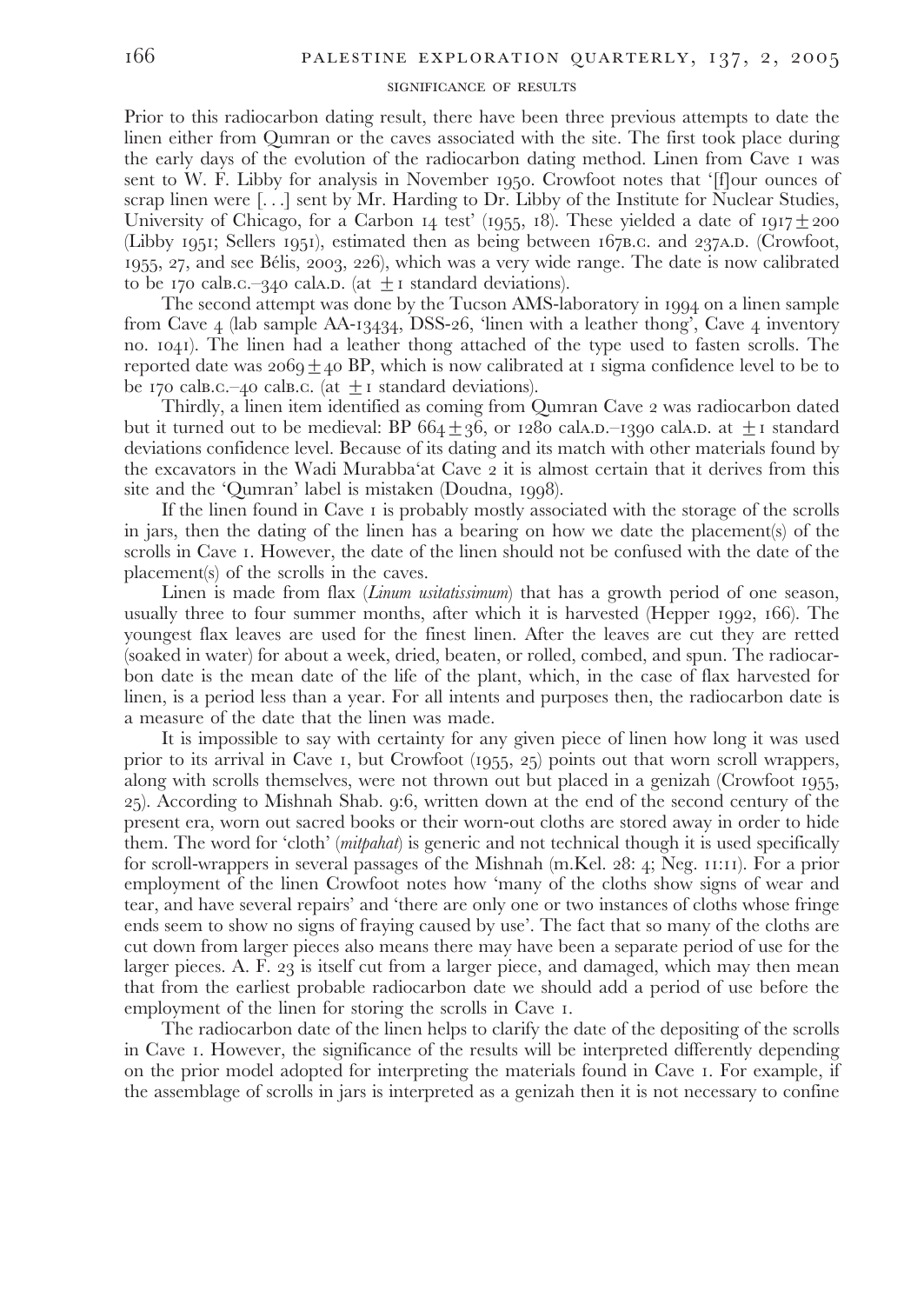#### QUMRAN TEXTILES IN THE PEF

the date of deposit to only one narrow timeframe since people could have used the cave for depositing old scrolls (with scroll wrappers) over many years. If the model adopted is a panic-hide scenario then the date will be a narrow timeframe.

On the basis of the results from these tests, it would be highly unlikely that the linen was made prior to  $50$  B.C., and there is a probability of  $58\%$  for the linen being made between 5 calb.c. and cala.p. 55. However, given that this is only one sample, it is at this stage wisest to stress the significance of the result of 50 cals.c. -80 cals.p. (at  $\pm$ 2 standard deviations), which is a result given with 95.4% confidence, and also to consider it significant that there is the narrower range of 40 calb.c.  $-55$  cala.p. at the 1 sigma confidence level.

If the period of use of the linen is tentatively set to one generation, i.e. twenty-five years, and the I sigma confidence calibration range is used, the highest probability for the date of use in Cave I would be 15 cals.c.-80 cala.p.

It is hoped that this result will encourage others who are currently in possession of Qumran linen to have it radiocarbon dated. The value of these dates is cumulative. This is true in the case where a hypothesis is proposed that the samples are simultaneous, in which case the sum total of many datings can yield increased precision, through procedures in which radiocarbon dates are combined and averaged. It is also true in the case where it is not assumed that the dates are simultaneous, but instead represent a prolonged interval of deposition in the caves. In this case the information might assist in estimating the start and end of the interval.

#### **ACKNOWLEDGEMENTS**

Rupert Chapman and Felicity Cobbing of the Palestine Exploration Fund, London, are thanked for putting the sample at our disposal.

#### **BIBLIOGRAPHY**

- Bélis, M., 2003. 'Des Testiles: Catalogues et Commentaires', in Jean-Baptiste Humbert and Jan Gunneweg (eds.), Khirbet Qumran et 'Ain Feshkha II: Études d'anthropologie, de physique et de chemie (Novum Testamentum et Orbis Antiquus, Series Archaeologica 3; Fribourg, Suisse/Göttingen, 2003), 207-40.
- Bronk Ramsey C., 1995. 'Radiocarbon calibration and analysis of stratigraphy: The OxCal program', Radiocarbon,  $37/2, 425-30.$
- Bronk Ramsey C., 2001. 'Development of the radiocarbon program OxCal', Radiocarbon, 43 (2A), 355–63.
- Crowfoot, G., 1951. Linen textiles from the cave of Ain Feshkha in the Jordan valley',  $\widetilde{PEQ}$   $\widetilde{\theta}_3$ , January-April,  $5 - 31.$
- Crowfoot, G., 1955. 'The linen textiles', in D. Barthélemy and J. T. Milik (eds.), Qumran Cave 1, Studies in the Judaean Desert 1 (Oxford), 18-38, Pl. IV-VII.
- Doudna, G. 1998. 'Dating the Scrolls on the basis of radiocarbon analysis', pp 430-71 in P. W. Flint and J. C. VanderKam (eds.), The Dead Sea Scrolls after Fifty Years. A Comprehensive Assessment I (Leiden).<br>Gottdang A., Mous. D. W., and Van der Plicht, J., 1995. 'The HVEE "C system at Groningen', in G. T. Cook,
- D. D. Harkness, B. F. Miller, and M. Scott. (eds.), Proceedings of the 15th International 14C Conference/Radiocarbon,  $37/2, 649 - 56.$
- 
- Harding, G. L., 1949. 'The Dead Sea Scrolls', PEQ 81, 112–16.<br>Harding, G. L., 1949. 'The Dead Sea Scrolls', PEQ 81, 112–16.<br>Harding, G. L., 1955. 'Introductory', in D. Barthélemy and J. T. Milik (eds.), *Qumran Cave 1*, St Desert I (Oxford), 18-38, Pl. IV-VII.
- 
- 
- Hepper, F. N., 1992. Illustrated Encyclopaedia of Bible Plants (Leicester).<br>Libby, W. F., 1992. Illustrated Encyclopaedia of Bible Plants (Leicester).<br>Libby, W. F., 1951. 'Radiocarbon dates, II', *Science*, 114, 291–96.<br>Mo
- Van der Plicht, J., Wijma, S., Aerts, A. T., Pertuisot, M. H., and Meijer, H. A. J., 2000. 'Status report: the<br>Groningen AMS facility', Nuclear Instruments and Methods in Physics Research, B172, 58–65.
- Sellers, O. R., 1951. 'Date of cloth from the 'Ayn Feshka Cave', BA, 14, 29.
- 
- 
- 
- Stuiver M. and van der Plicht, J. (eds.), 1998. 'INTCAL98, Calibration Issue', Radiocarbon 40/3, 1041–1164.<br>De Vaux, Roland, 1949a. 'Post-Scriptum: La cachette des manuscripts hébreux', RB, 56, 234–37.<br>De Vaux, Roland, 194  $Desert I (Oxford), 8–17, PI. II–III.$